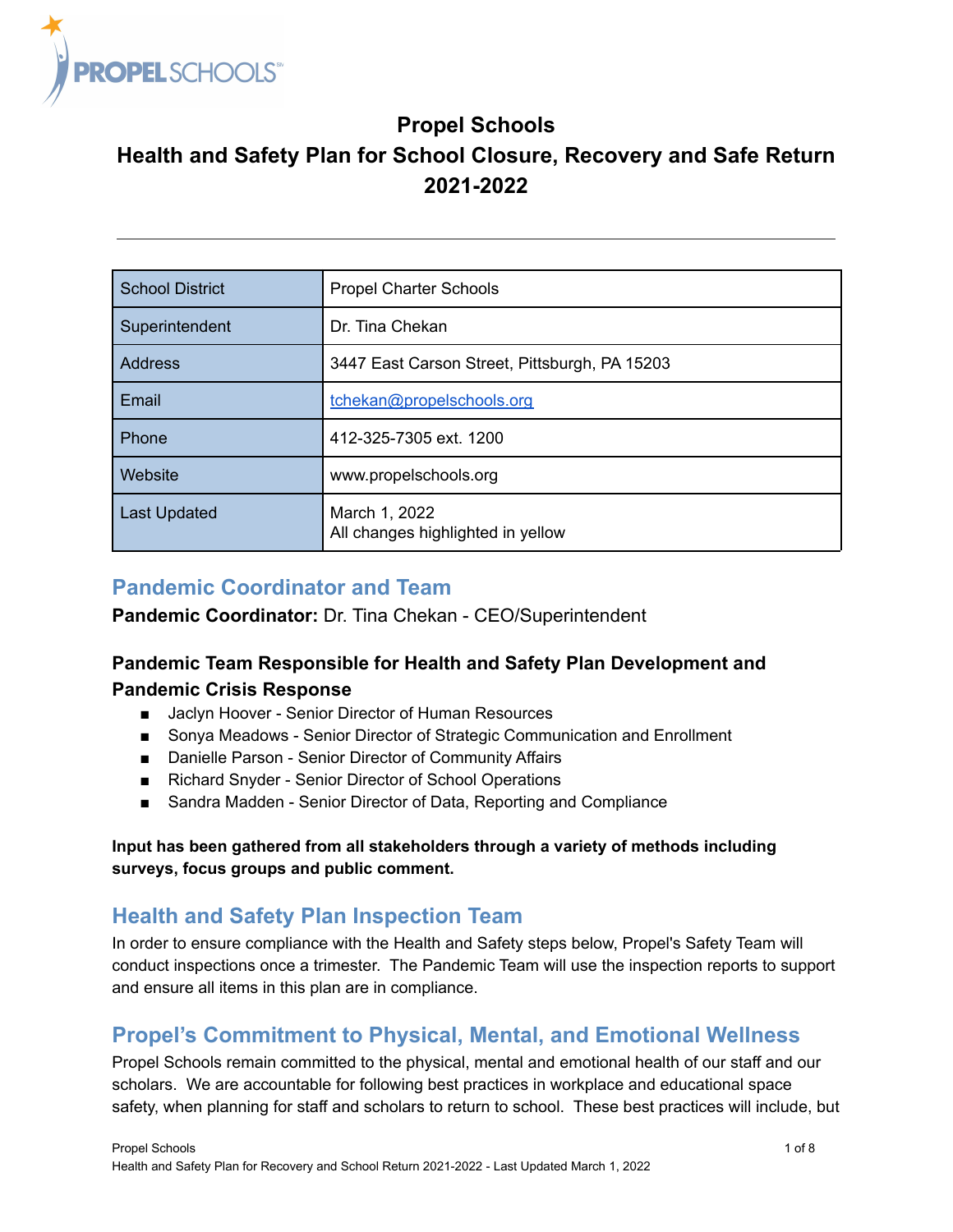

not be limited to:

- Maintaining social distance
- Sanitizing and cleaning
- Utilizing and providing safety equipment access including face coverings and gloves
- Conducting routine, regular health checks including processes for ensuring safety and wellness
- Maintaining medical privacy while following CDC quidelines for pandemics

Additional supports as school buildings and administrative offices reopen may include:

- Addressing concerns, fears, and anxieties
- Managing refusals to return
- Professional development and virtual Absorb courses regarding health and wellness

## **Core Response Protocol**

Propel will continue to closely align whenever possible with PDE's [School Guidance and Resources](https://www.education.pa.gov/Schools/safeschools/emergencyplanning/COVID-19/SchoolReopeningGuidance/Pages/default.aspx) and CDC guidance during the 2021-22 school year. Appropriate accommodations for children with disabilities with respect to health and safety policies will be made.

#### **Communication**

Propel is committed to keeping all members of our school community informed in a timely manner. The Propel Schools website has a devoted pandemic news and information section linked on the homepage that will include all updated procedures that address the pandemic. Principals will be notified of confirmed cases in a building, and Principals will distribute that information to school staff.

### <span id="page-1-0"></span>**Face Coverings in School Entities**

#### **General Masking Requirement**

Face coverings are optional in all Propel School buildings and offices. Each educator, scholar, staff, or visitor working, attending, or visiting a school building or office has the option to wear a face covering should they so choose.

In addition, any scholars who present symptoms of COVID-19 after arrival at school may be given a face covering to wear either until a family member picks them up or throughout the remainder of the day.

#### **Public Transportation and School Buses**

Scholars are expected to follow the face covering guidelines as indicated on public transportation or their resident district school buses.

### **Social Distancing**

According to the CDC, social distancing means "keeping a safe space between yourself and other people who are not from your household." Propel staff and scholars will use social distancing following CDC quidance to the maximum extent feasible. Social distancing in cafeterias may not be feasible.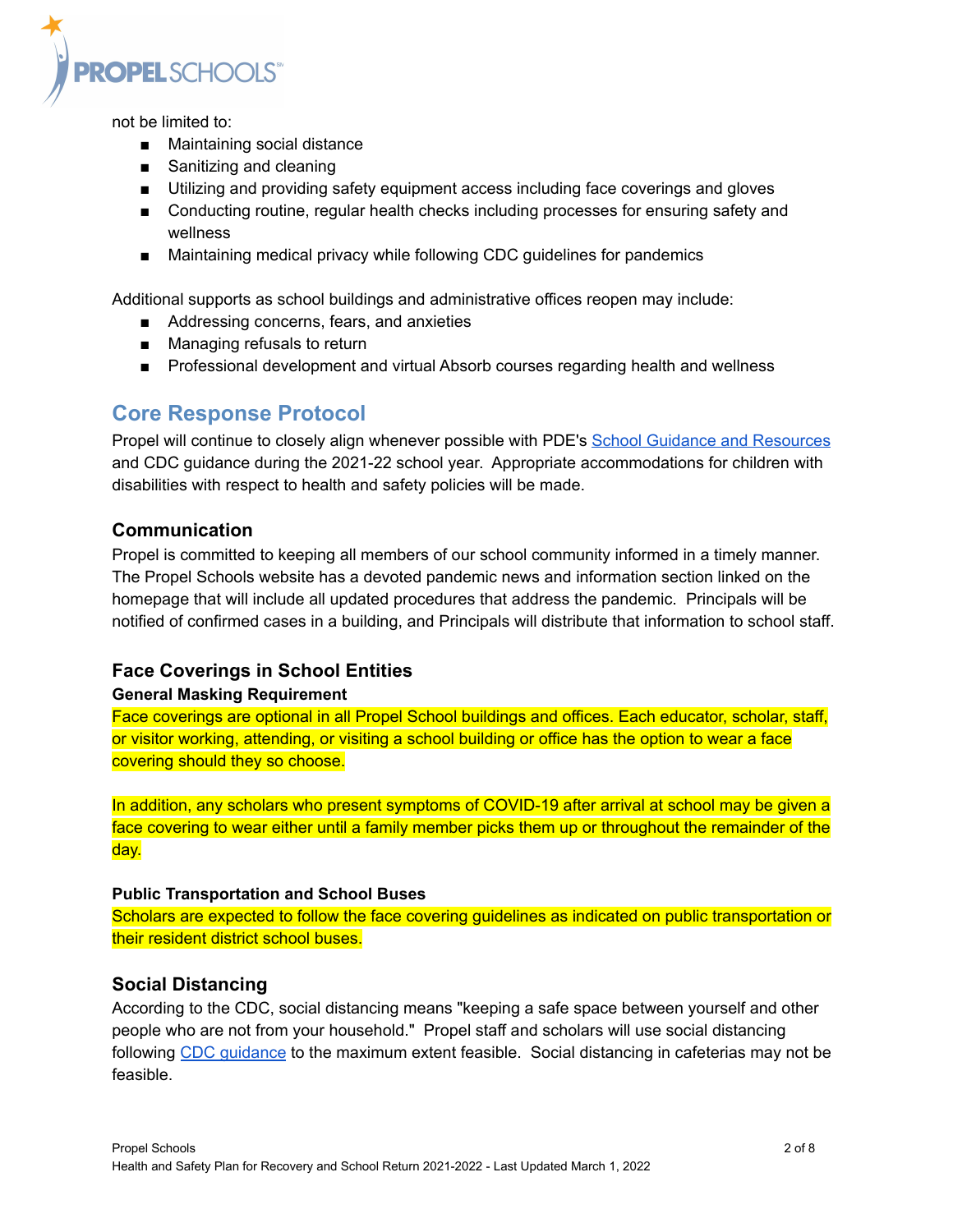

### **Scholar and Staff Hygiene and Disease Prevention**

Members of the Propel community are to follow the below essential steps to help prevent the spread of this (and other) respiratory viruses:

- Wash your hands often with soap and water for at least 20 seconds. If soap and water are not available, use a hand sanitizer that contains at least 60% alcohol.
- Avoid touching your eyes, nose and mouth with unwashed hands.
- Avoid close contact with people who are sick and put distance between yourself and other people outside of your home. Practice social distancing.
- Cover your mouth and nose with a cloth or disposable face covering or mask while in public.
- Cover your cough or sneeze with your elbow or with a tissue, then throw the tissue in the trash.
- Stay home when sick. Staff members must follow policies in the Employee Handbook.

#### **Wellness for Scholars, Families and Staff**

This pandemic may have been a traumatic event for some scholars, families and staff. We must assure that our scholars and staff are feeling safe and supported to return to school and work.

Propel is partnering with UPMC to make vaccinations, including the flu vaccine, easier and more accessible through Propel Northside Community Wellness Center and UPMC mobile. Wellness checks will also be available for scholars, staff, families and community members at the Propel Northside Community Wellness Center. Dental services will be made available via a mobile dental center through partnerships with UPMC and Pittsburgh Pirates.

**Scholars:** Propel is committed to whole-scholar wellness, and the Propel Partners in Wellness (PPIW) program and Crew classes will be leveraged to ensure that scholars are receiving the supports that they need. PPIW classroom lessons will be delivered by Prevention Specialists at all grade levels. The existing backpack feeding program is being evaluated for expansion beyond elementary school scholars to ensure that all scholars have access to nutritious meals. Additional partners are being identified to build a uniform stockpile at all schools with the awareness that families may experience economic challenges as a result of the pandemic that prevents them from purchasing scholar uniforms.

**Families and Community:** Family and community engagement will continue to occur through both in-person and virtual events, including School Community Council (SCC) meetings.

**Staff:** Employee Assistance Program (EAP) services are available. All staff have access to Life Solutions which allows for up to 6 sessions for each concern the staff member, or any member of their household, has. In addition to individual sessions, Life Solutions has many courses available online for staff covering over 40 different topics. The telephone number and information to access Life Solutions can be found on this document: Life [Solutions](https://drive.google.com/file/d/1fiNqnzhTUeknz3aG408_E89SLXD7mM22/view?usp=sharing). Staff can also access Life Solutions programming through the Northside Wellness Center. Propel will be offering a "Propel Your Health!" Wellness Initiative during the 2021-22 school year that will focus on both activity and mental health.

### **Privacy Protection**

Propel will continue to follow existing policies regarding Privacy Protection including the Personally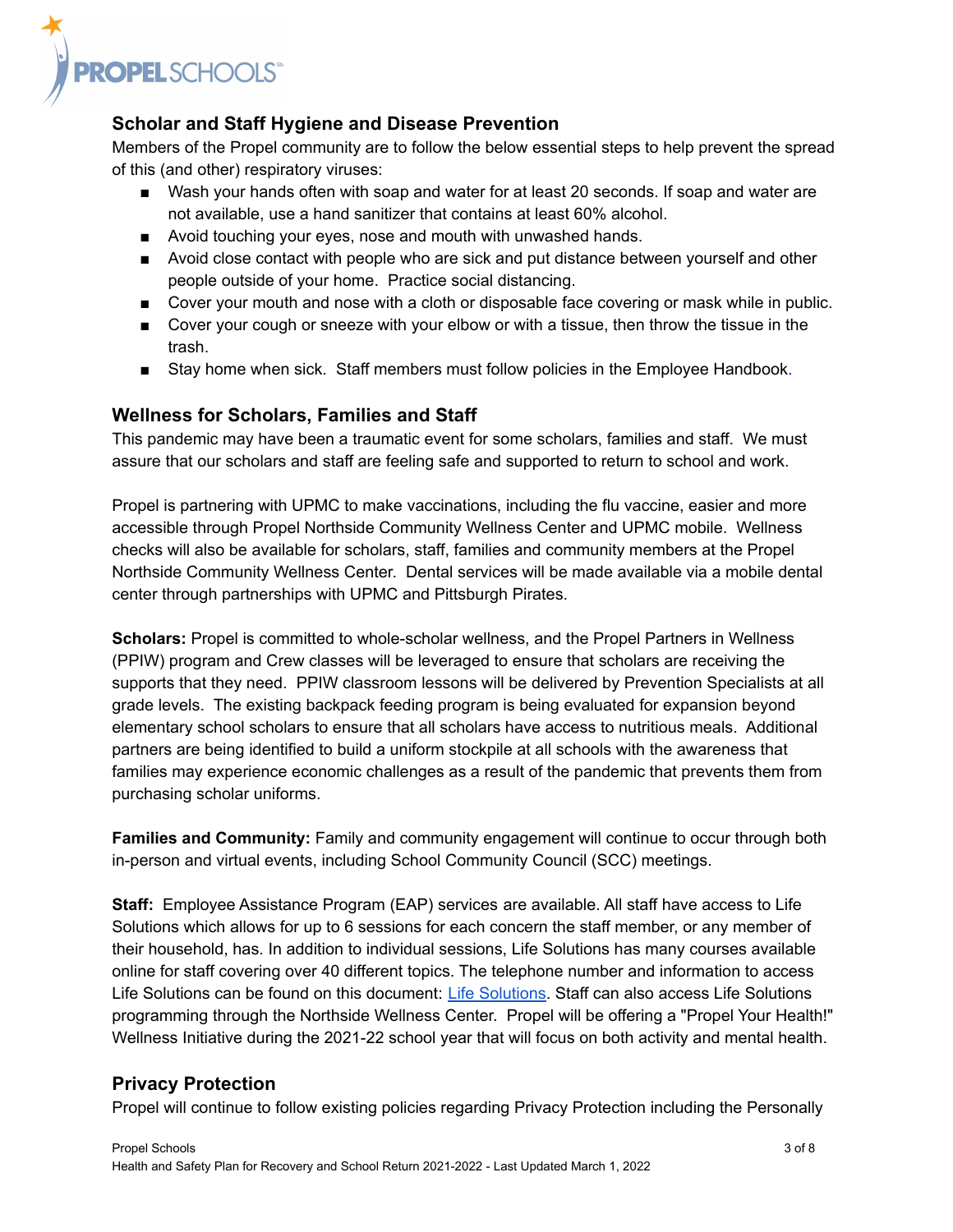

Identifiable Information Policy, FERPA requirements as outlined in the Scholar and Family Handbooks and [HIPAA Medical Privacy Policy.](https://docs.google.com/document/d/1wXSqE0E4c0xyEWvig88UzyWnyUBCzFYk7J8gptCVNH4/edit?ts=5f1199c6)

### **Athletics Health and Safety**

Propel will follow PIAA guidance regarding health and safety protocols for the 2021-22 school year. At this time, face coverings are not required for those participating in athletic games. practices and training sessions. Propel will require that all scholars participating in Propel sports teams complete the PIAA CIPPE packet, which includes a "SUPPLEMENTAL ACKNOWLEDGEMENT, WAIVER AND RELEASE: COVID-19" section.

### **COVID-19 Vaccines and Boosters**

Propel has collaborated with community partners to provide COVID-19 vaccination and booster clinics at our school communities. This enabled Propel staff, families and eligible scholars to be vaccinated.

### **Essential Staff**

Essential staff ensure the equitable provision of multiple life-sustaining services to scholars and families. Propel defines the following as essential staff: Operations including Food Service and Custodial staff, Information Technology, Senior Leaders, Directors, School Leadership Teams and other designated staff as approved by the Pandemic Response Team. If Propel is required to transition to remote or hybrid learning due to changing circumstances, essential staff may be called to work a full schedule on-site depending on the circumstances to support scholar nutrition, facility maintenance, remote instruction, and other critically required functions.

### **Technology Devices**

Propel will again have 1:1 devices during the 2021-22 school year with chromebooks for 3rd-12th graders and tablets for KG-2nd graders. Families with scholars in 3rd-12th will be required to agree to the Chromebook Lending Agreement and sign off digitally using Script. KG-2nd families will have a separate iPad Agreement that will be signed digitally using Script. Electronic signature can be completed on a smartphone in the event that the family lacks access to a computer. If the family is unable to access a smartphone, the family will be connected with a member of the Technology Team for next steps. Signed Technology Loan Agreements will be saved by the Director of Technology with viewable access for school staff members.

Device expectations will be outlined in the Chromebook Lending Agreement and iPad Agreement. All scholars grades KG through 12th grade will be expected to take their devices home after school every day for charging. Those scholars will be expected to arrive at school the next day with a fully charged device.

### **Flexible Instructional Days**

Propel has received PDE approval for the use of Flexible Instructional Days (FIDs). These days may be used for unplanned school closure reasons such as weather.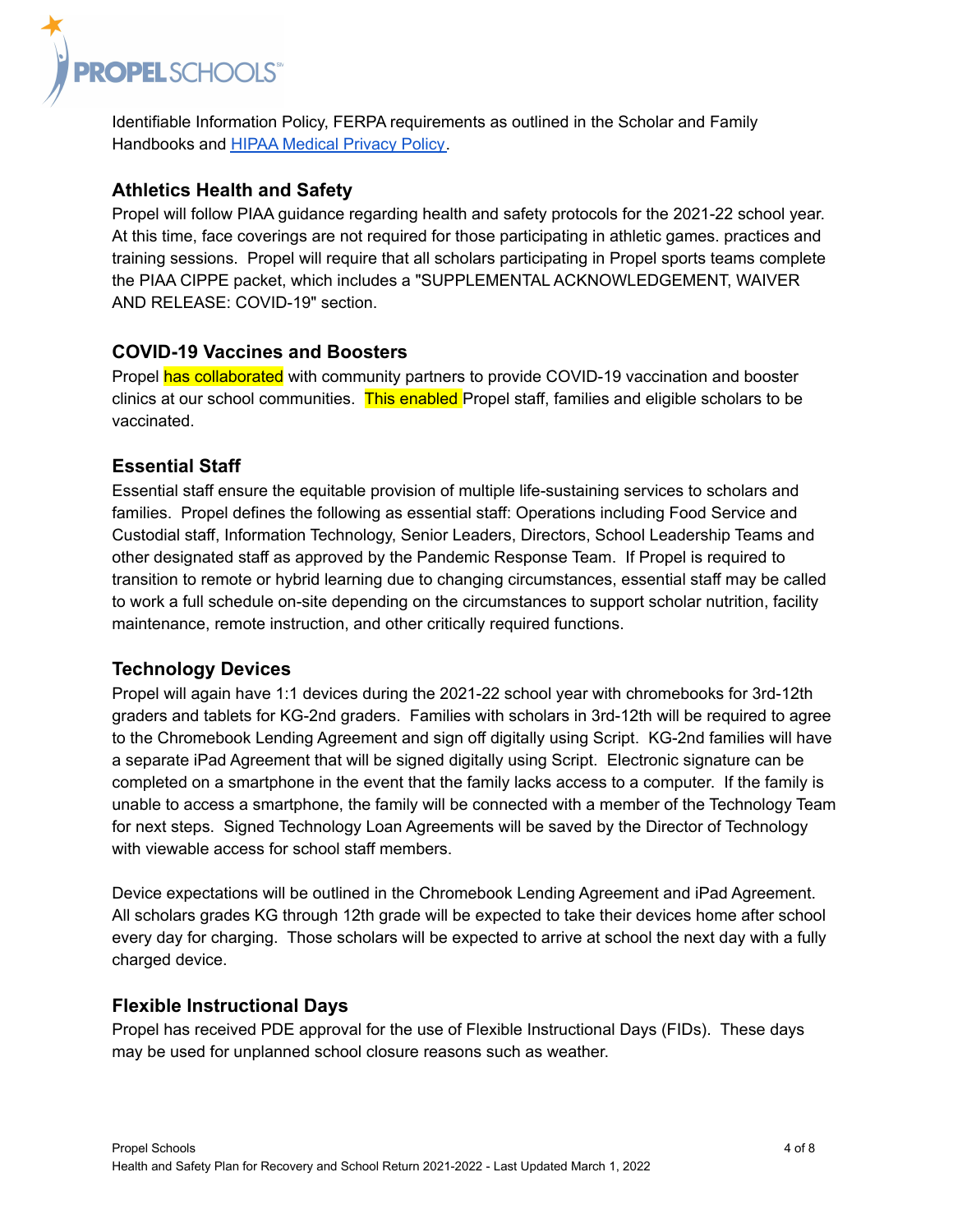

#### **Building Operations, Logistics and Social Distancing Ventilation**

Propel's school building ventilation systems utilize fresh air recirculation in the use of our HVAC systems. Propel meets all national building code requirements for HVAC systems in public schools.

#### <span id="page-4-0"></span>**Entering the School or Administrative Office Premises**

Everyone, including staff and scholars, entering a Propel building will have completed the [COVID-19](https://www.propelschools.org/docs/district/COVID-19%20Dashboard/PS_Communications_PreArrivalDailyHealthChecker_Jan%202022.jpg) [Screening Questions](https://www.propelschools.org/docs/district/COVID-19%20Dashboard/PS_Communications_PreArrivalDailyHealthChecker_Jan%202022.jpg) prior to entering the building (scholars should complete the COVID-19 Screening Questions verbally with their family prior to boarding the school bus or other school transportation). Propel has installed thermal imaging cameras.

[COVID-19 Screening Questions](https://www.propelschools.org/docs/district/COVID-19%20Dashboard/PS_Communications_PreArrivalDailyHealthChecker_Jan%202022.jpg) should be posted near the entrance of each building, and they should be visible to all staff. Individuals, including school visitors, should be 'silently' answering those questions prior to entering the building. It is up to each individual to support the overall health and safety collectively.

In the event that a scholar or family member on a scholar's behalf receives the "Stay Home" response as a result of the [COVID-19 Screening Questions](https://www.propelschools.org/docs/district/COVID-19%20Dashboard/PS_Communications_PreArrivalDailyHealthChecker_Jan%202022.jpg), that family member is expected to call the administrative assistant at their school and that scholar must remain at home. The administrative assistant will ask several follow up questions, and then alert the Principal. Any families who contact an educator or other staff member should be directed to immediately contact the administrative assistant.

In the event that a staff member receives the "Stay Home" response as a result of the [COVID-19](https://www.propelschools.org/docs/district/COVID-19%20Dashboard/PS_Communications_PreArrivalDailyHealthChecker_Jan%202022.jpg) [Screening Questions](https://www.propelschools.org/docs/district/COVID-19%20Dashboard/PS_Communications_PreArrivalDailyHealthChecker_Jan%202022.jpg), that staff member should contact their HR representative and Principal and should stay home following the policies in the Employee Handbook.

In the event that a scholar, staff member, or visitor answers "yes" to any of the COVID-19 Screening Questions or in the event that a scholar is identified as having a fever at the nurse's office:

- Scholar: Moved immediately to the isolation room with all of his or her belongings. Reference the additional steps in the Isolation Room [for Scholars and Staff Section](#page-6-0).
- Staff: Must not enter the building any further and must return home immediately following policies outlined in the Employee Handbook. If the staff member is unable to get themselves home, the staff member should be moved immediately to the [Isolation Room for Scholars](#page-6-0) [and Staff.](#page-6-0)
- Visitor: Must not enter the building any further and must leave immediately.

All employees must swipe their individual badge when they enter the building. Staff should not hold the door, even for a fellow coworker. Propel will use the swipes at the door and in the UltiPro time clock to assist with any contract tracing, should that be necessary.

#### **Visitor Policy**

Propel will be permitting limited visitor access during the 2021-22 school year in accordance with the Building Visitation Policy outlined in the Scholar and Family Handbooks. All visitors must follow processes outlined in the [Face Coverings](#page-1-0) and Entering [the School or Administrative Office Premises](#page-4-0)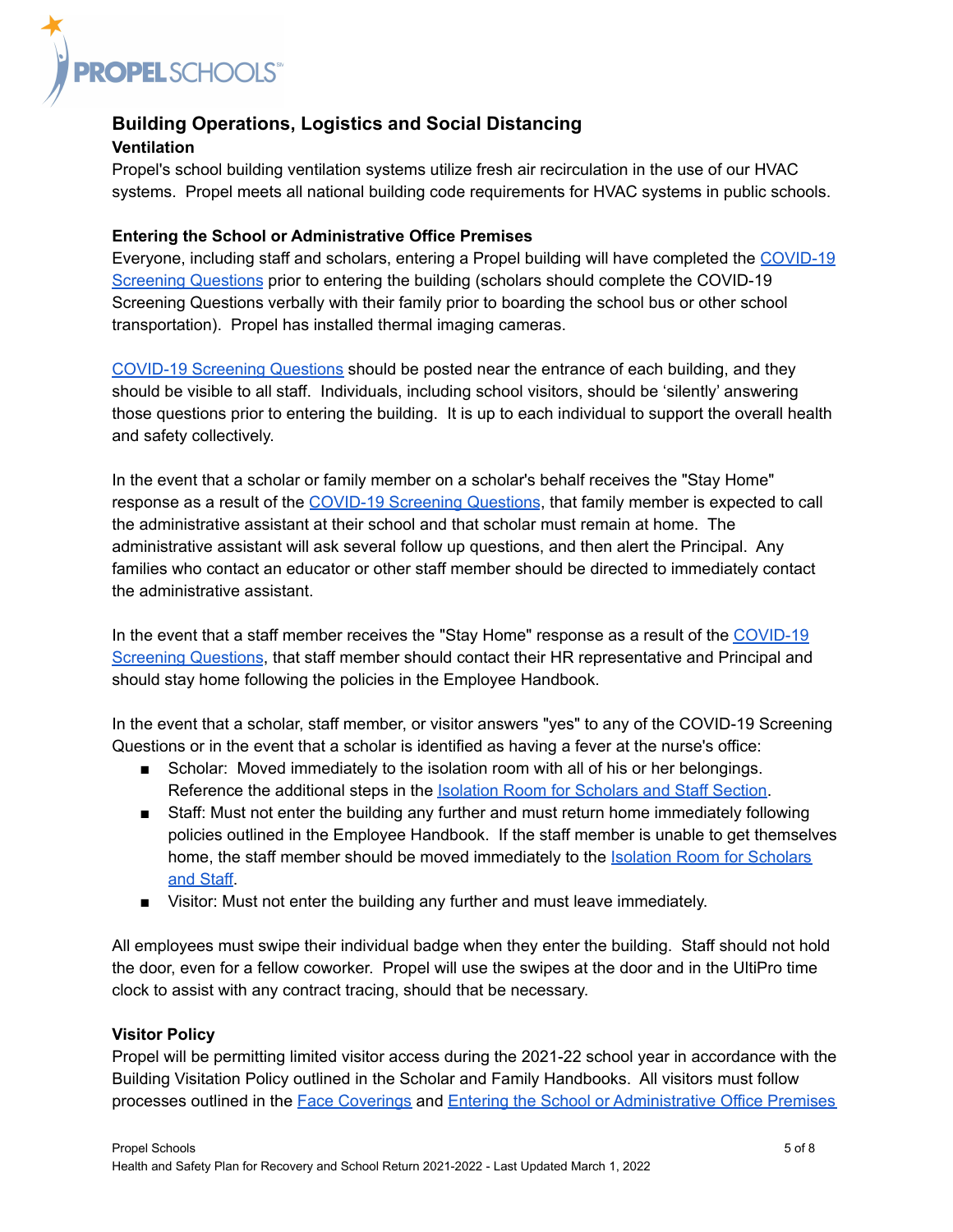

sections.

#### **Field Trips**

Propel recognizes that closing the experience gap is a key aspect of programming, and to that end, field trips will be permitted during the 2021-22 school year, provided that scholars and school staff follow the Health and Safety requirements outlined in this plan and the health and safety requirements at the field trip venue.

### **Cleaning and Sanitization**

#### **Cleaning Procedures at School and Administrative Office Facilities**

The Propel Operations Team has implemented an updated and robust custodial cleaning/sanitizing program to ensure that our buildings are ready to receive scholars each day in a safe and nurturing environment. This updated plan is based on CDC guidance for "[Cleaning and Disinfecting Your](https://drive.google.com/file/d/1RQLN13s2mkkNxgQIL_sxRKovyb9J-CPx/view?usp=sharing) [Facility.](https://drive.google.com/file/d/1RQLN13s2mkkNxgQIL_sxRKovyb9J-CPx/view?usp=sharing)"

Custodial Staff will use hospital grade, CDC-approved disinfectants and color coded cleaning tool systems to prevent cross contamination when cleaning. Custodial Staff will ensure:

- All restroom soap dispensers are in good working condition and are supplied [Restroom](https://docs.google.com/spreadsheets/d/1uec1iPRopaPpSDWswOvQ6Io7AXxtaNsyfVNlgSxFvb0/edit?ts=5ec538ff#gid=0) [Cleaning Log template](https://docs.google.com/spreadsheets/d/1uec1iPRopaPpSDWswOvQ6Io7AXxtaNsyfVNlgSxFvb0/edit?ts=5ec538ff#gid=0)
- All hand sanitizer units are full
- All high-touch areas such as door knobs, railings, restrooms and others will be cleaned every 2 hours
- Cleaning checklist is completed and signed School [Custodian's Job Description/Duties](https://docs.google.com/document/d/1Mq5JXtgpvs9ZcAiWhqS87jASzyNC2mnQht5MUKN4blY/edit?ts=5ec538ce#heading=h.gjdgxs) are outlined here and include cleaning frequency by room

Classroom educators and other Propel staff will be provided with disinfectant wipes and hand sanitizer. Commonly used surfaces (e.g., keyboards, desks, remote controls) will be wiped down twice per school day or more often as needed by educators and staff.

3rd party custodial staff may be hired as needed to support increased cleaning and sanitization methods.

#### **Safety and Cleaning Supplies**

Propel Schools will ensure that a three months supply of all cleaning materials and PPE will be kept in stock and available for distribution to every Propel building. The school supplies form is linked [here](https://docs.google.com/spreadsheets/d/1oJ7UL5Q7GulXP1ZcUFFLioh0J5P6ALNnkBhQxSUftKM/edit?usp=sharing). A stockpile of hand sanitizer, disinfecting wipes, gloves and face coverings including masks and shields has been ordered and distributed among the school buildings and administrative office.

Hands-free drinking water stations (with foot pumps) have been installed in every school building eliminating the need to distribute bottled water daily.

Restroom hand dryers have been reactivated. Paper towel dispensers have been installed in all restrooms, but will not be stocked until necessary.

Plexiglass shield barriers will be available and stored in classrooms for use at educator discretion.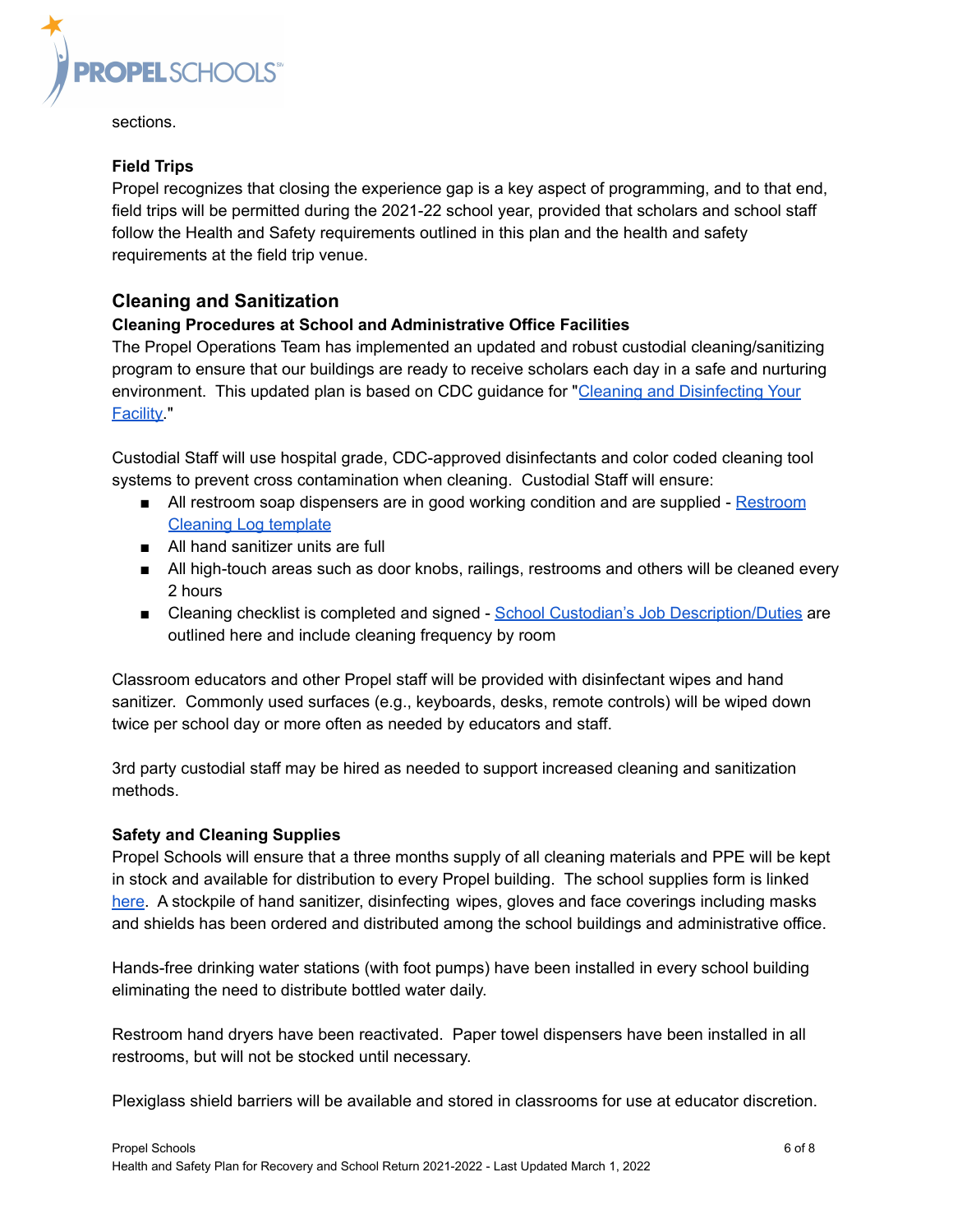

### **Scholar Training**

The school nursing team will visit all classrooms to conduct training on proper hand hygiene, covering coughs and sneezes, and other important health topics. The lesson plan is [linked here](https://docs.google.com/document/d/16kKWenP9fVAmzlURb-Wtws1iIH5EHYR8wSgSEjMs3dw/edit?usp=sharing).

### **Staff and Scholar Illness and Quarantine**

#### <span id="page-6-0"></span>**Isolation Room for Scholars and Staff**

The nurse's office will be used as the isolation room to be used by scholars or staff presenting symptoms of COVID-19. Where the nurse's office is not large enough to safely distance individuals, a separate isolation room will be set up. Any scholar exhibiting the symptoms indicated in the table below and any other unvaccinated scholars residing at the same household will be sent to the isolation room separate from other scholars and staff members.

| <b>Group A - 1 or more symptoms</b> | <b>Group B - 2 or more symptoms</b> |
|-------------------------------------|-------------------------------------|
| Fever (100.4 or higher)             | Cough                               |
| Shortness of breath                 | <b>Chills</b>                       |
| Difficulty breathing                | Rigors (feeling cold and shivery)   |
| New olfactory disorder              | Myalgia (muscle pain)               |
| New taste disorder                  | Headache                            |
| Nausea or vomiting                  | Sore throat                         |
| Diarrhea                            | Fatigue                             |
|                                     | Congestion or runny nose            |

The scholar's family member will be called for immediate pickup. Family members will be allotted 90 minutes from the time of initial call to pick up their child. In the event that the family member does not show up at the school in 90 minutes and does not provide a satisfactory reason, an ambulance will be called to transport the student to the hospital.

Staff will be directed to return home immediately upon identification of fever. If the staff member is unable to drive home on their own or must wait for a ride, the staff member will stay in the isolation room.

#### **Staff and Scholar Illness and Expectations Regarding Staying Home**

The Scholar and Family Handbook provides guidance on "When to Keep Your Child Home from School." Both staff and scholars are expected to follow this guidance.

The Allegheny County Health Department and the Centers for Disease Control and Prevention have provided the following guidelines:

- Your child should not be sent to school hoping that he or she will feel better after arriving.
- Your child should be kept home following an overnight bout of nausea, vomiting, or diarrhea and watched for further symptoms.
- Your child should remain home if he/she has had a temperature of 100 degrees or higher. A child should have a normal temperature for 24 hours or as long as outlined in current CDC guidance without fever reducing medicines before returning to school.

If a school building has a high number of staff absences and is unable to staff the building to safely accept scholars, the CEO/Superintendent will make a decision about a building closure and the